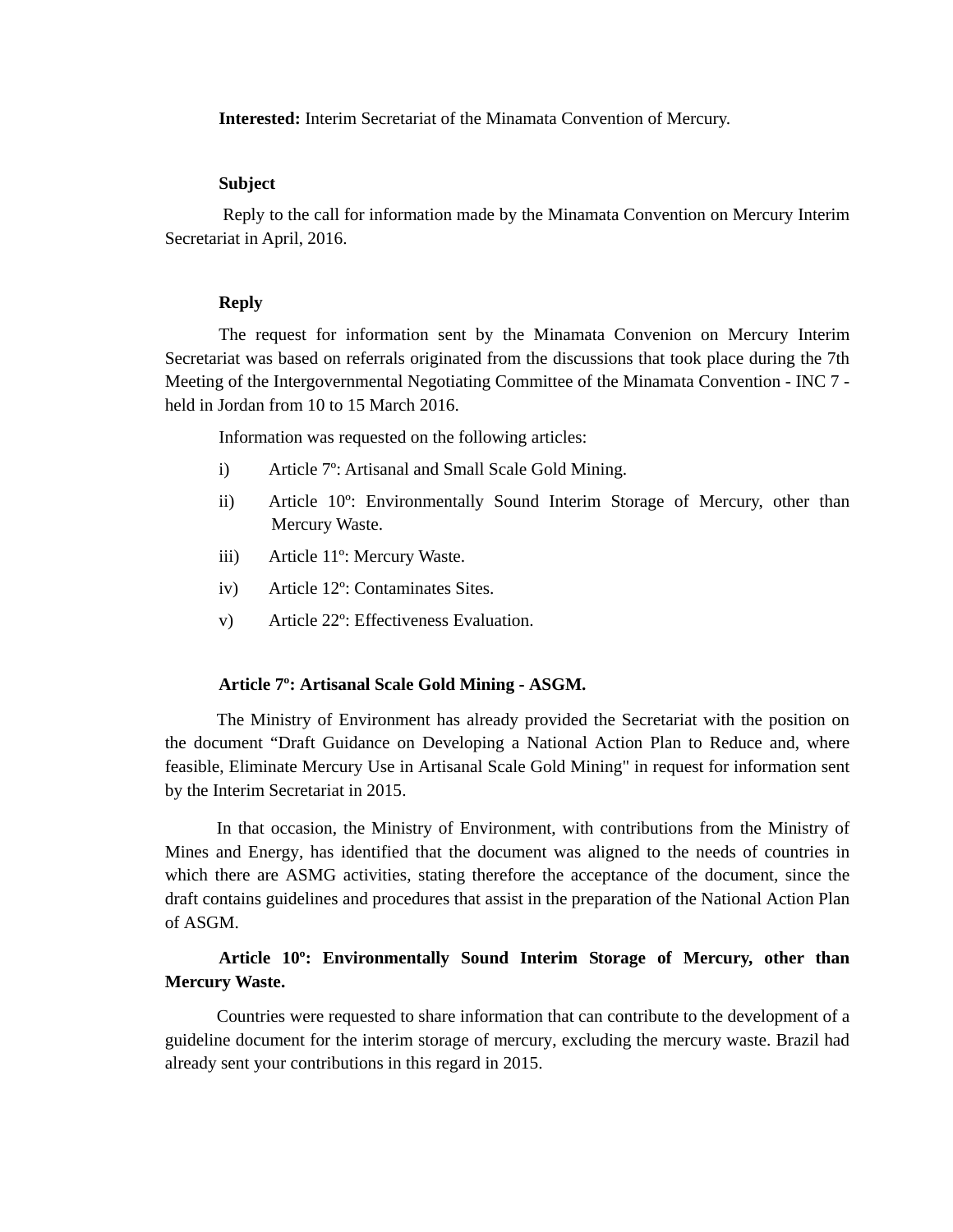The Brazilian Technical Standard NBR  $N^{\circ}$  7.500 / 2013 deals with land transportation, handling and storage of chemicals in Brazil and contains guidelines to developed these activities in a proper way. In addition, the Standard addresses concepts and definitions, maximum storage quantities, kinds of chemicals that can be stored and transported together, maximum time storage limit, best practices, security protocols and other.

This Standard addresses chemicals in general, including mercury. Therefore, there is no specific Standard for mercury storage.

## **Article 11º: Mercury Waste**

The Secretariat requested countries to submit information on the existence of instruments related to mercury thresholds in waste. Brazil had already sent its contribution in the 2015 – last request by the Secretariat -, pointing out that the Brazilian Technical Standard NBR Nº 10.004/2004 establishes the procedures for classification of solid waste into "hazardous" and "non-hazardous".

For correct waste classification, the following aspects should be considered: identification of the process that originates waste; waste characteristics; and a comparison of the waste components.

Thus, the Technical Standard indicates that certain types of waste can be characterized as "hazardous" simply by the presence of mercury. For other types of waste, it is necessary to conduct laboratory tests in order to indicate it as a hazardous waste. According to these tests, a waste will be considered as hazardous if: i) the amount of mercury is over 0.1 mg/L in the leaching test; ii) the amount of mercury is over  $0.001 \text{ mg/L}$  in the solubilization test.

### **Article 13º: Contaminated Sites.**

The Secretary requested information in order to support the development of guidelines on mercury contaminated sites management.

The national framework on the management of contaminated sites is the Resolution of the National Council for environment (CONAMA) Nº 420/2009 - which provides guidelines for the management of contaminated sites by chemicals due to human activities.

The Resolution establishes procedures to ensure the full knowledge of the characteristics of the contaminated sites and the potential impacts that can be caused. The goal is to support, with adequate information, the decision-making process about the most appropriate forms of intervention on the sites.

The contaminated site identification process is developed in stages, ranging from preliminary assessment to confirmatory research, detailed investigation, risk assessment, actions for rehabilitation of the area and environmental monitoring.

In addition, the Resolution presents a table with maximum levels of chemicals allowed for soil and groundwater, which addresses mercury limits, as indicated below: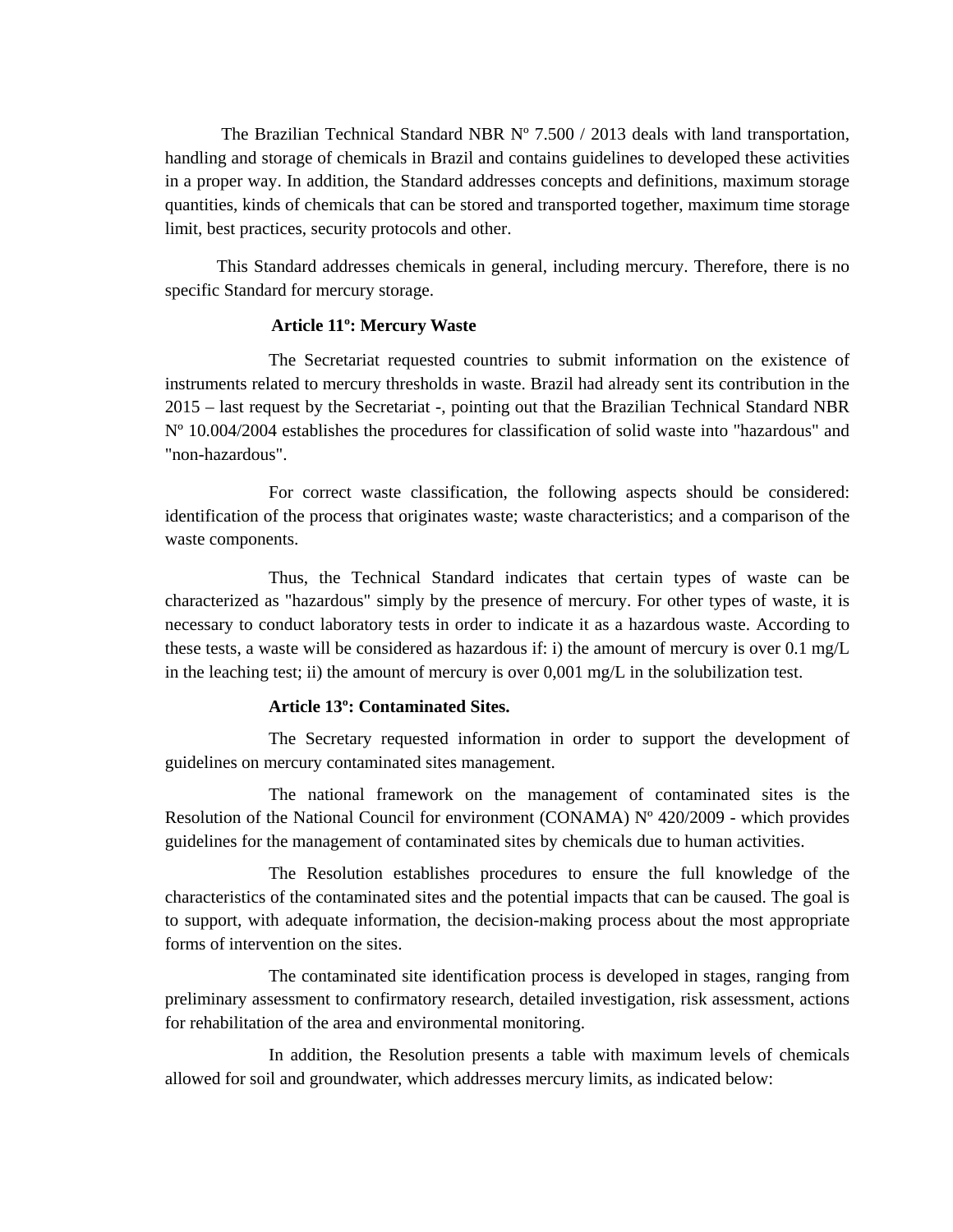| Chemical | Reference<br>Value for<br>Soil<br>(mg/kg) | Preventio<br>n Value<br>for Soil<br>(mg/kg) | Investigation Value for soil $(mg/kg-1)$ |             |            | Investigation<br>Value for |
|----------|-------------------------------------------|---------------------------------------------|------------------------------------------|-------------|------------|----------------------------|
|          |                                           |                                             | Agricultura                              | Residential | Industrial | Groundwater<br>$(\mu g/L)$ |
| Mercury  | E                                         | 0,5                                         | 12                                       | 36          | 70         |                            |

 $E =$  to be stablished by State Level Power.

Table 1: Values on Mercury existing in the Resolution CONAMA Nº 420/2009.

### **Article 22º: Effectiveness Evaluation.**

The Secretariat requests information that can contribute to the development and consolidation of an approach to carry out the evaluation of the effectiveness of the Convention. According to the text of the Convention, this assessment will be carried out based on: i) the presence and movement of mercury and its compounds in the environment; ii) the monitoring of mercury levels in the biota; iii) the monitoring of mercury levels in vulnerable populations.

Currently, only CETESB (Environmental Agency of the state of São Paulo) carries out mercury monitoring in the manner indicated by the Convention, except for mercury monitoring in vulnerable populations. In this case, mercury levels are analyzed in aquatic environments, soil, sediment and fish, having as standard for evaluation the following instruments: Resolution CONAMA Nº 357/2005 (water), Resolution CONAMA Nº 420/2009 (soil), CETESB Board Decision Nº 330/2014 (soil) and other Technical Standards regulations from Canada, France and the United States as well as technical standards from CETESB itself (biota and sediment).

Data from monitoring conducted by CETESB are published in annual reports and are available for download in the CETESB website.

Regarding the monitoring of mercury levels in vulnerable populations, the Ministry of Health has been performing activities to promote the development of strategies to identify and protect populations at risk of exposure to mercury, including the registration of areas where populations are exposed or potentially exposed to mercury.

Furthermore, the Ministry has intensified the debates on prevention forms, treatment and care of populations affected by the exposure to mercury and its compounds, such as the elaboration of Clinical Protocols and other activities.

 The academy and public research institutions, such the Evandro Chagas Institute and the Oswaldo Cruz Foundation, have significant expertise regarding mercury monitoring in vulnerable communities in areas of ASGM.

 In conclusion, the discussions on the forms of evaluating the effectiveness of the Minamata Convention should be conducted in the format of working groups, similarly to what